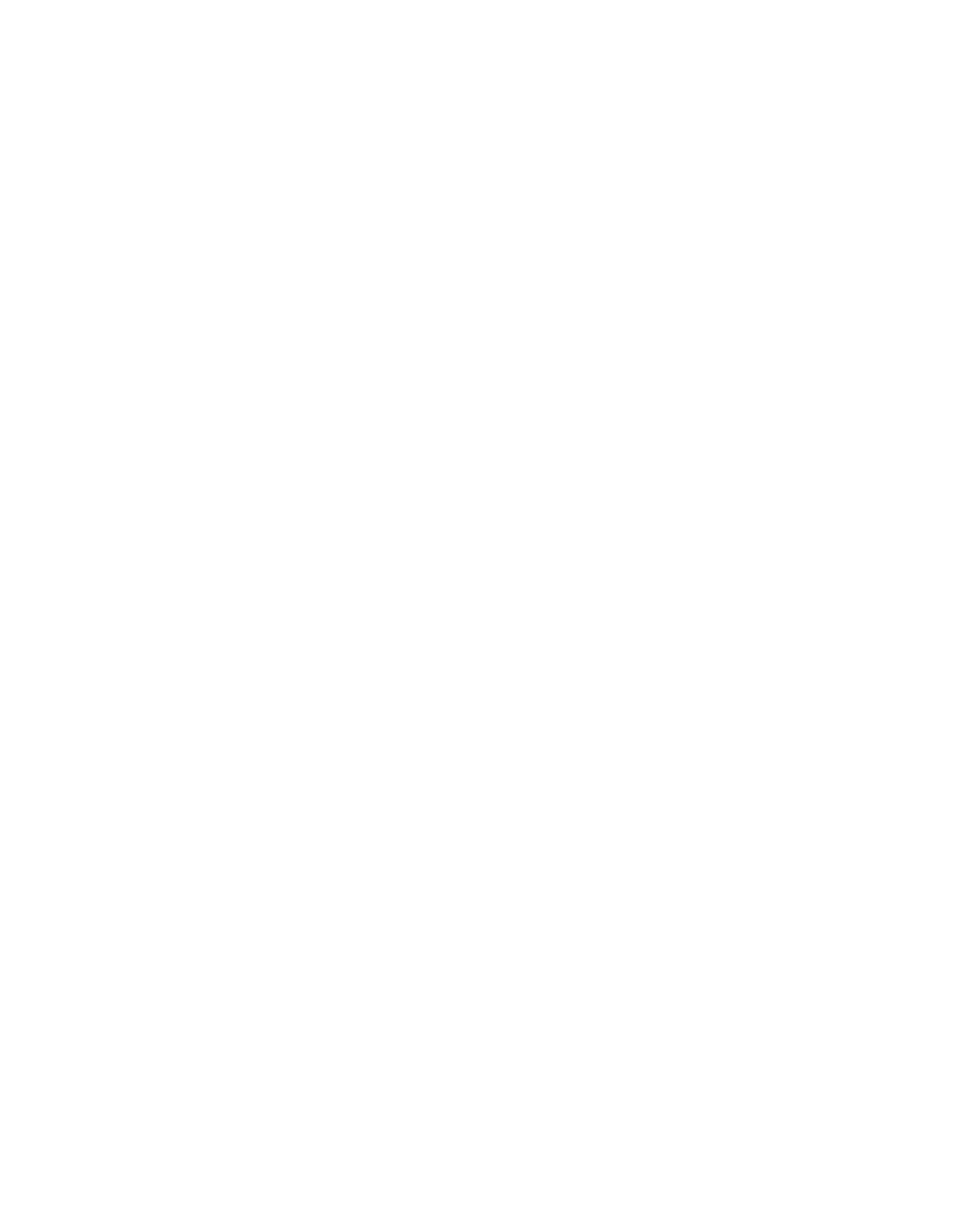

#### Statement by

# Organization of the Petroleum Exporting Countries (OPEC)

to the

# International Monetary and Financial Committee (IMFC)

### Meeting of Ministers and Governors

Virtual Meeting

April 2021

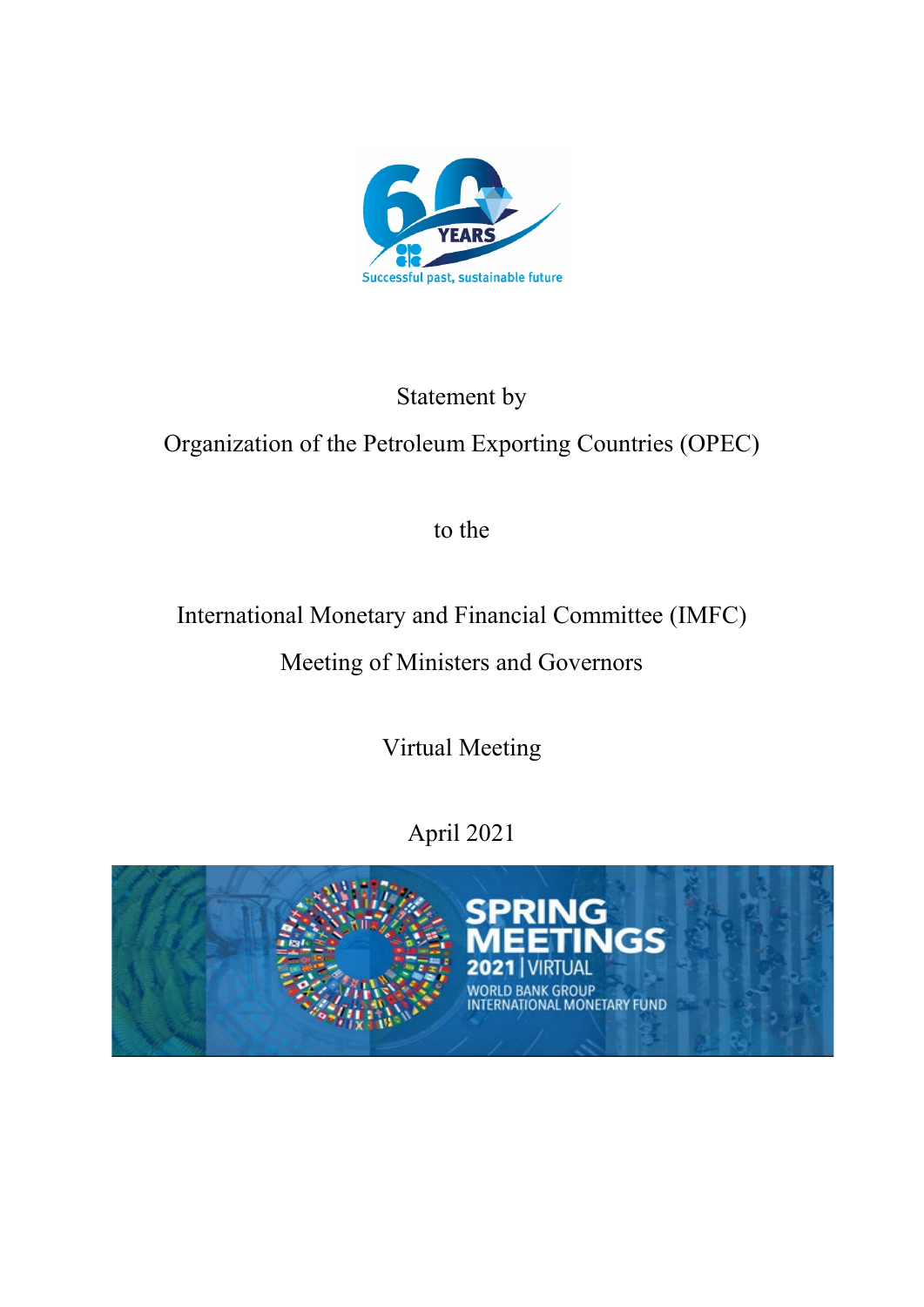

The **Organization of the Petroleum Exporting Countries (OPEC)**  would like to update the distinguished delegates to the **International Monetary and Finance Committee (IMFC)** on current oil market conditions and developments.

Global oil market fundamentals continued to improve further in **4Q20** and **1Q21** compared with last year's slump, following the further recovery of global oil demand amid the initiation of **COVID-19** vaccinations. Countries across the world approved different vaccines and began to ease COVID-19-related mobility restrictions. The oil market was also buoyed by exceptional fiscal and monetary stimulus policies that helped in supporting economic activity. The relatively rapid recovery of oil demand in the Asia Pacific region, specifically in China and India, has bolstered the global oil demand improvement.

The oil market consolidated further amid a brightening global oil market balance outlook after **OPEC and participating non-OPEC countries in the DoC** showed exemplary cooperation, which translated into strong conformity levels regarding voluntary production adjustments. This contributed to accelerating the global oil stock drawdown, specifically floating storage, added confidence to the market and helped to improve oil market conditions.

Futures oil prices continued to rise for the third consecutive quarter in **1Q21,** with the ICE Brent averaged above \$60/b. However, this upward trend in the oil market was tempered amid expectations that the global oil demand recovery will be slower than initially expected, mainly due to the resurgence of COVID-19 infections in some countries and slow global deployment of the vaccine. Furthermore, global oil stocks remain high compared with pre-COVID-19 levels.

Despite ongoing COVID-19-related challenges, the **global economy** has continued its recovery, very much supported by unprecedented fiscal and monetary stimulus. While it seemed that global economic developments were improving at the beginning of **2020**, the **COVID-19 pandemic** hit economic momentum relatively early in **1Q20**, and the growth situation remained highly volatile throughout the remainder of last year, with **world economic growth** estimated to have declined by **3.7%** in **2020.** Positively, considerable fiscal and monetary stimulus in many key regions led to a recovery in **2H20**. This is expected to gain more traction in the current year. The recently approved **\$1.9 trillion fiscal stimulus bill** in the US, which comes in addition to more than \$3 trillion in fiscal stimulus packages in 2020, will further support US and global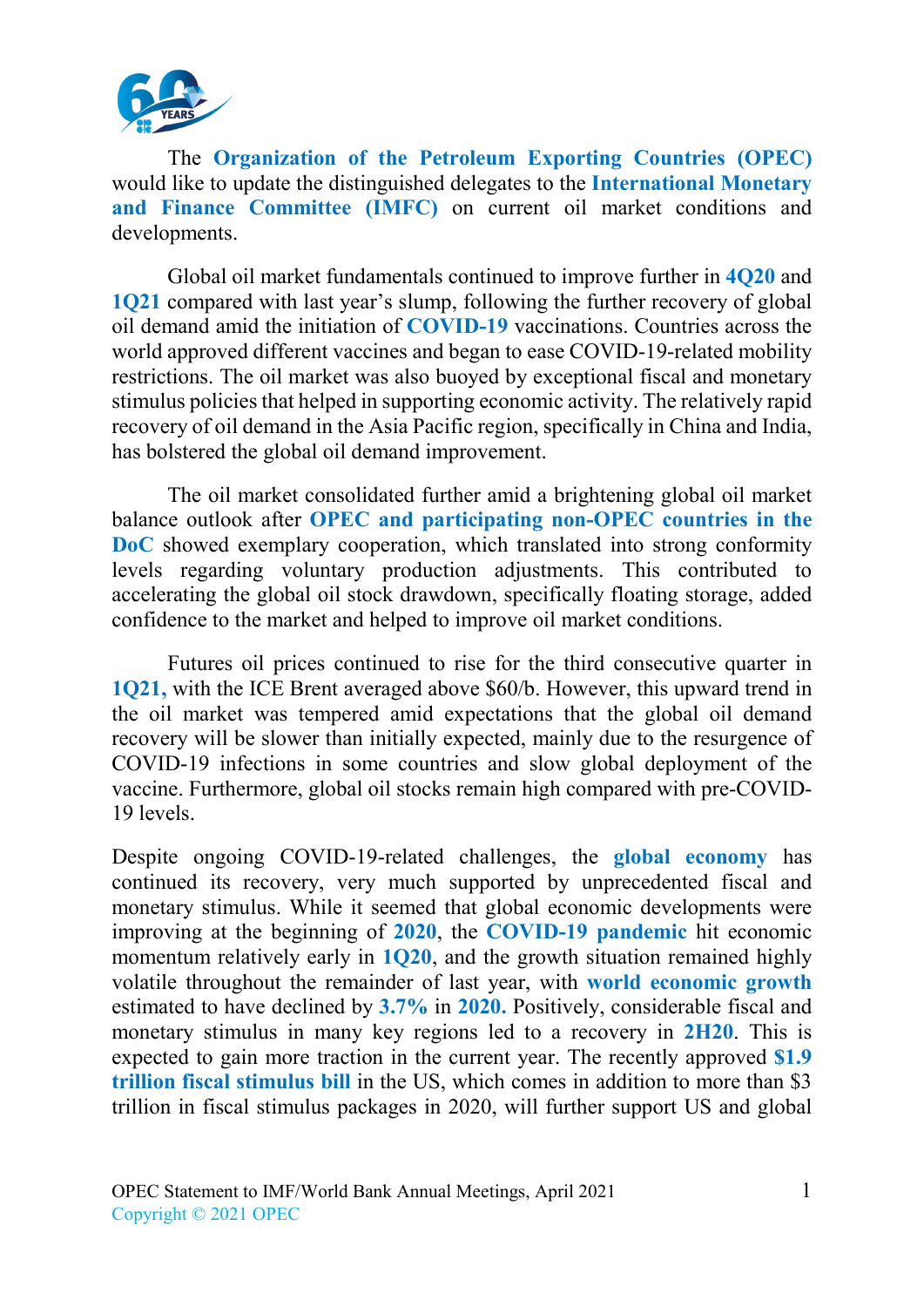

economic growth. In addition, the ongoing recovery in **Asian economies** will support the global recovery, forecast at **5.1%** in **2021.**

However, the current forecast will very much depend on the near-term path of the **COVID-19 pandemic**. The base assumption of this forecast is that by the beginning of **2H21**, the pandemic will largely be contained, with the majority of the population in Western economies vaccinated and COVID-19 no longer posing a major obstacle for emerging and developing economies.

When it became evident that the COVID-19 pandemic was negatively affecting global economic growth and demand for energy, including oil, OPEC, together with its non-OPEC partners in the **DoC** took historic action to help stabilize and rebalance the oil market. The consequent oil market recovery has already provided support to the global economic recovery.

In terms of geographical breakdown, the **OECD** group of countries are forecast to grow by **4.3%** in 2021, after seeing a decline of **5%** in **2020**, lifted in particular by improving growth expectations for the **US**, but also for the Euro-zone and Japan. After reaching a contraction of **3.5%** in **2020**, US economic growth in **2021** is expected to reach **4.8%**, with further room to the upside. GDP growth of **4.3%** is forecast for the **Euro-zone** in **2021**, following a contraction of **6.8%** last year. **Japan's** GDP in **2020** is reported at a contraction of **4.9%**, while it is forecast at 3.1% for 2021.

In the **emerging economies**, **India's 2020 GDP** growth was reported at **-7.0%**  and is expected to stand at **9.0%** for **2021**. Following growth of **2.3%** in **2020**, **China's GDP** is forecast to increase by **8.0%** in **2021**. Government estimates show that **Brazil's** economy contracted by **4.1%** in **2020**, while the forecast for **2021** stands at **3.0%**. After contracting by **3.1%** in **2020**, **Russia's GDP** growth is forecast to recover to **3%** in **2021**, with some further potential upside in connection with the ongoing **OPEC and non-OPEC DoC** process.

Thus, most regions are forecast to see a strong pick-up in **2021,** with the recovery forecast to gain pace towards **2H21**. Nonetheless, numerous challenges remain, including **COVID-19 variants** and the effectiveness of vaccines against these mutations. Moreover, **sovereign debt** in most economies has risen to levels at which a lift in interest rates could cause severe fiscal strain. While not imminent, a further rise in inflation, especially in the US and the Euro-zone, may cause some tightening of monetary policies, an area that will need to be monitored in the short term. Additionally, some trade-related disputes may continue.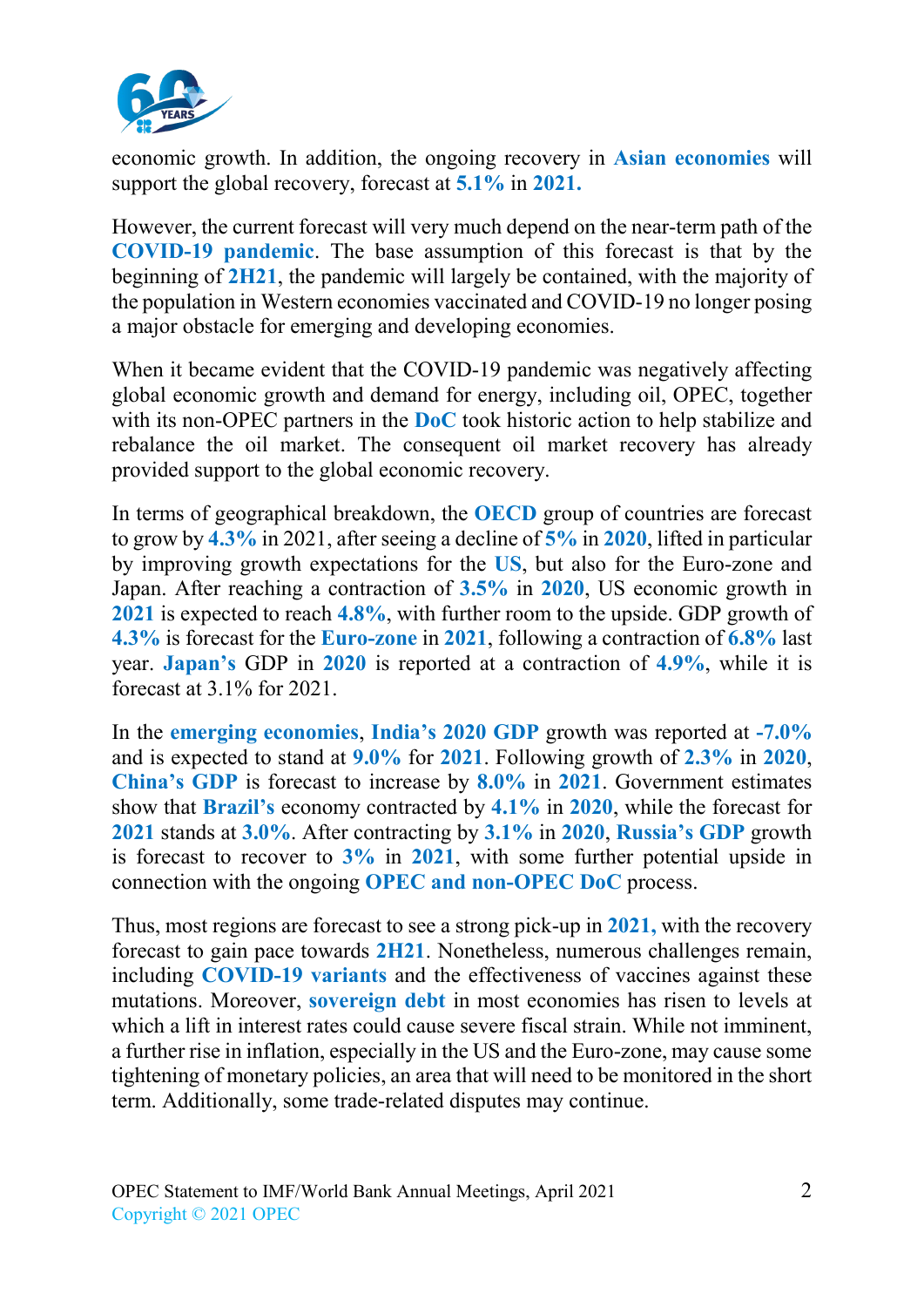

The largest-ever losses in world oil demand of **9.6 mb/d y-o-y** occurred in **2020** as a result of the **COVID-19 pandemic**, which also prompted a relative break in the established relationship between oil demand and global economic growth. While demand for all petroleum products declined sharply, the **transportation** sector, and **aviation** in particular, was disproportionately affected. As a result, total oil demand reached **90.4 mb/d** in **2020,** with most consumption appearing in 2H20.

Within the **OECD**, all three major regions showed sharp declines in 2020, although at differing degrees. In the **Americas**, oil demand for the petrochemical sector partially offset large losses in gasoline, jet kerosene and diesel, leading to a y-o-y decline of **3.1 mb/d**. In **Europe**, lockdown measures were the most stringent and longest lasting during 2Q20 and 4Q20, leading to a decline of **1.8 mb/d** y-o-y for the year. Oil demand in the **Asia Pacific** region was the least affected, declining by only **0.7 mb/d** y-o-y.

In the **non-OECD** region, oil demand declines in 2020 were less pronounced. Following a drop in 1H20, **China's** oil demand returned to positive growth in 2H20 – supported by successful containment of the pandemic and a healthy petrochemical sector – to show a y-o-y **decline** of **0.4 mb/d**. In **India** and **Other Asia**, oil demand fell on the back of restricted mobility, particularly during 1H20, but improved thereafter.

In **2021**, world oil demand is forecast to **increase** by **5.9 mb/d**, reflecting the positive economic impact on oil demand during 2H21. Total oil demand is foreseen to reach **96.3 mb/d,** with most consumption appearing in 2H21.

Oil demand in the **OECD** region is expected to increase by **2.6 mb/d** to reach 44.6 mb/d in 2021. Oil requirements in 1H21 are anticipated to recover more slowly than initially expected, mainly due to extended measures to control **COVID-19** in parts of **Europe** and a still relatively high unemployment rate in the **US**. On the other hand, 2H21 oil demand is anticipated to reflect the expectation of a **solid economic** recovery and the positive impact of **vaccination rollouts**. **Americas** is projected to see the highest increase, on the back of recovering transportation fuels and healthy light and middle distillate requirements.

Oil demand in the **non-OECD** region is estimated to rise by **3.3 mb/d** to reach 51.6 mb/d in 2021. Demand growth is anticipated to be driven by **China**, followed by **India** and **Other Asia**. Support will be provided by a healthy recovery in **economic activity**, as well as encouraging demand from the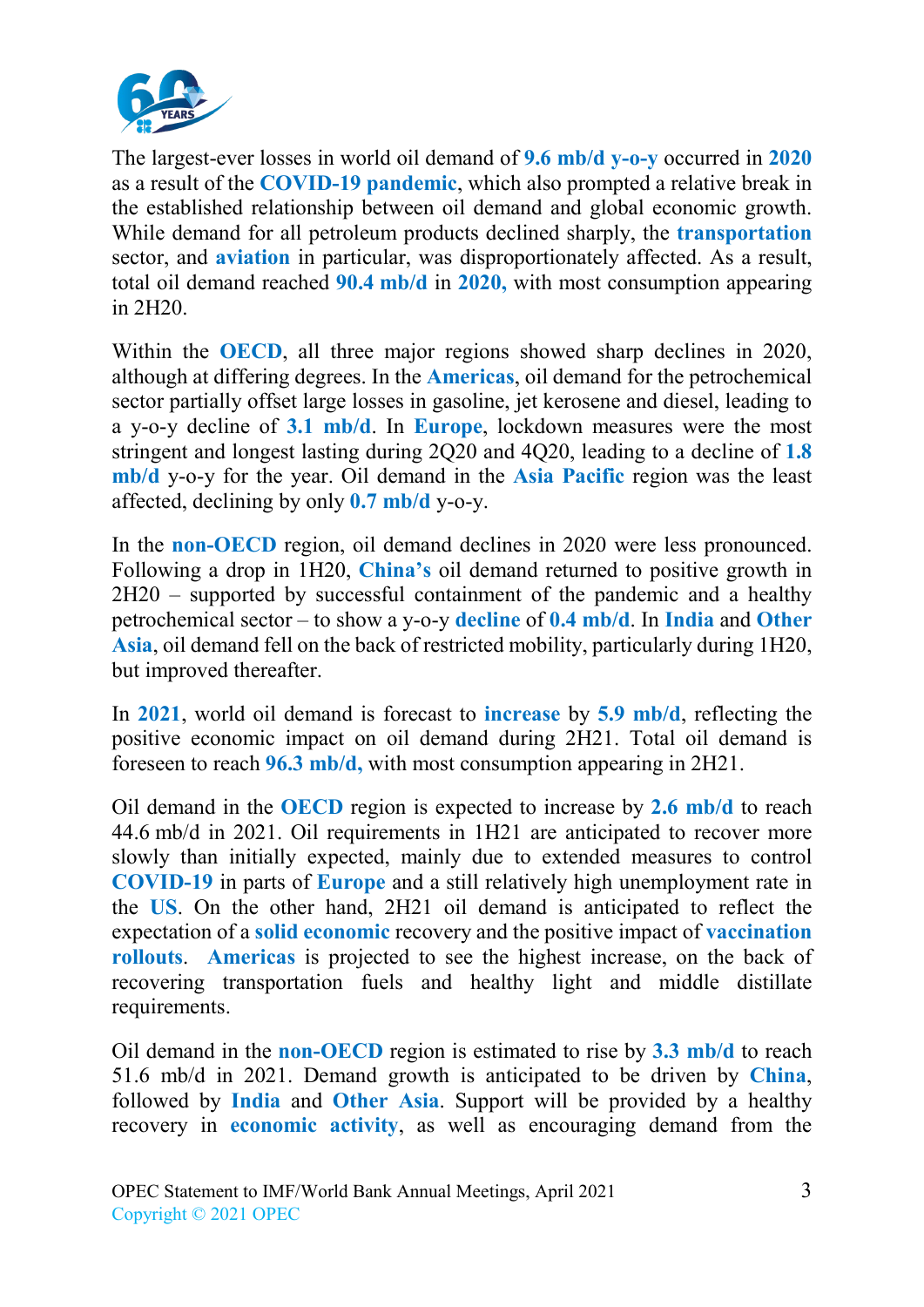

**industrial sector** and improving **transportation fuel** requirements. Demand for **petrochemical feedstock** is also forecast to support demand growth in 2021.

In **2020**, **COVID-19**, the ensuing global economic recession and oil demand reduction are forecast to have impacted **world oil supply** substantially. In 2020, non-OPEC liquids supply (including processing gains) is estimated to have declined by **2.56 mb/d** y-o-y. Russia, the US, and Canada were the main decline drivers, while Norway and Brazil saw the largest growth. Non-OPEC supply in 2020 was reduced by voluntary downward adjustments in oil production by the 10 non-OPEC participants of the **DoC**, as well as curtailments by the US, Canada, Norway and Brazil through well shut-ins. Additionally, reductions occurred in planned capital expenditure, particularly by US independent companies, amid sharp declines in oil price levels and a lack of demand during the oil market turmoil following the COVID-19 outbreak. Global **exploration and production (E&P) spending** in the oil and gas sector is now estimated to have dropped by **30% y-o-y** to **\$381 billion**, the **lowest level since 2005**, while before pandemic in the primary forecast in 2019, it was expected to remain flat y-o-y. Nevertheless, the decline in non-OPEC supply for 2020 was much less than the drop in oil demand for the year.

For **2021**, despite ongoing COVID-19-related challenges, a gradual recovery in oil demand, as well as oil prices, could prompt non-OPEC producers to return shut-in wells to duty, particularly in North America, even with prevailing circumstances surrounding spending. The non-OPEC liquids supply is forecast to grow by **0.95 mb/d y-o-y**, with the main drivers expected to be **Canada** with **0.3 mb/d**, followed by the US, Norway, and Brazil. Liquids production in the 10 non-OPEC countries participating in the DoC is expected to decline by **0.02 mb/d** to average **17.17 mb/d** in **2021,** compared with a y-o-y decline of **1.3 mb/d** in **2020**. While liquids supply in the OECD is expected to grow by **0.59 mb/d in 2021**, oil production growth in non-OECD will be at **0.23 mb/d** y-o-y in the current year. The majority of this growth will come in 2H21 and represents a recovery in production from **2020**, rather than new projects. Given the fluidity of ongoing developments, the non-OPEC supply forecast for **2021** faces a large degree of uncertainty.

Meanwhile, **OPEC NGLs and non-conventional liquids** production is estimated to have declined by **0.13 mb/d in 2020**, and is forecast to grow by **0.08 mb/d** to average **5.2 mb/d in 2021**. In February 2021, OPEC crude oil production decreased by **0.65 mb/d** m-o-m, to average **24.85 mb/d**, according to secondary sources.